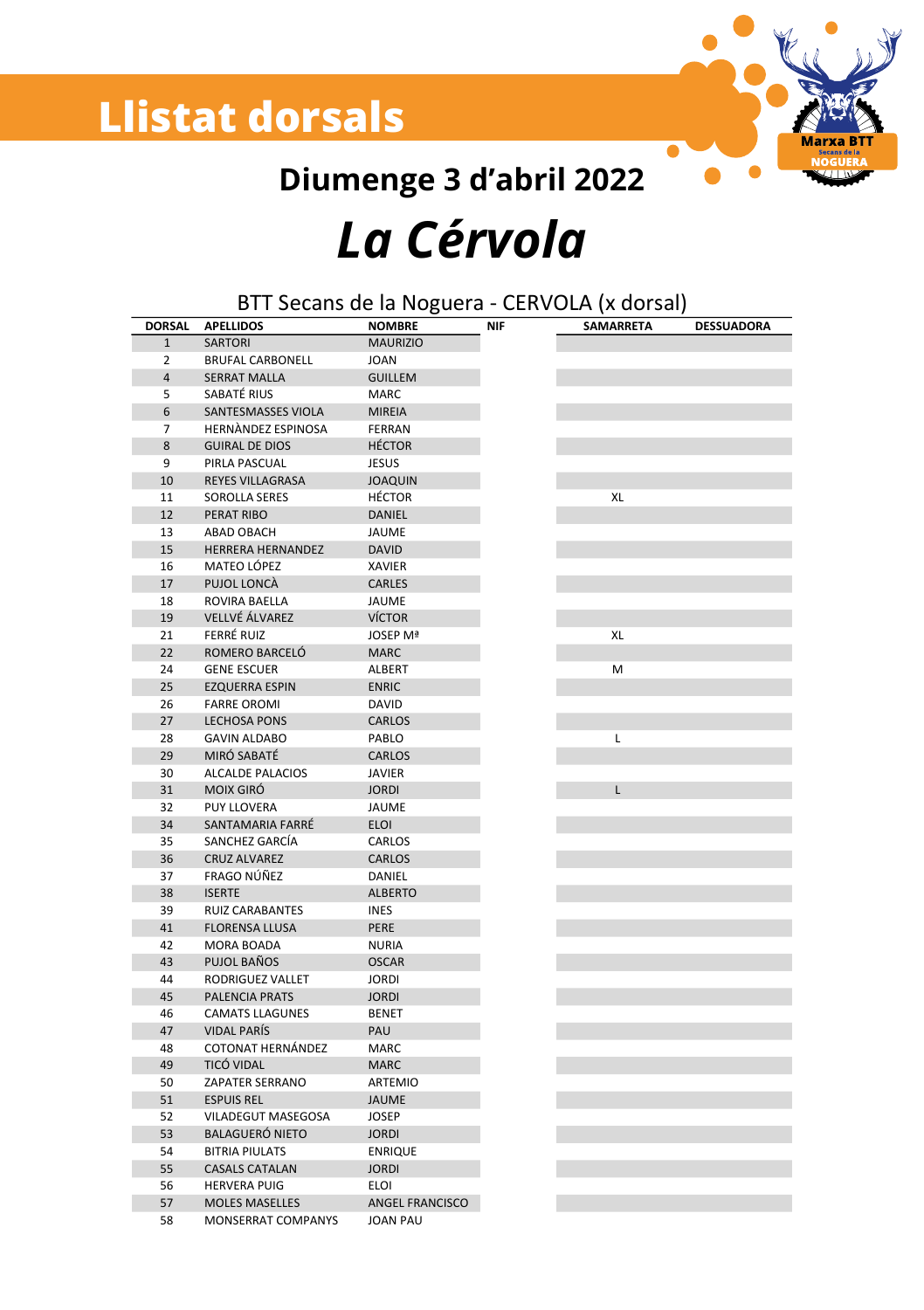#### BTT Secans de la Noguera - CERVOLA (x dorsal)

| <b>DORSAL</b> | <b>APELLIDOS</b>         | <b>NOMBRE</b>      | <b>NIF</b> | SAMARRETA |
|---------------|--------------------------|--------------------|------------|-----------|
| 59            | ROCA BALLART             | <b>JOSEP</b>       |            |           |
| 60            | <b>SANCHEZ TORRES</b>    | CARLOS             |            |           |
| 61            | SARRAU SASOT             | <b>IVAN</b>        |            |           |
| 62            | <b>TOLL CLOS</b>         | DAVID              |            |           |
| 63            | <b>VALLBONA IBORRA</b>   | <b>JORDI</b>       |            |           |
| 64            | <b>VERGÉS BALASCH</b>    | GENÍS              |            |           |
| 65            | <b>RECASENS INGLÉS</b>   | POL                |            |           |
| 66            | <b>MARTIN GARCIA</b>     | DAVID              |            |           |
| 67            | <b>CRUZ MORCILLO</b>     | <b>CHRISTIAN</b>   |            |           |
| 68            | LLOP MARTINEZ            | GERARD             |            |           |
| 69            | ROSELL CARDONA           | <b>JOAN CARLES</b> |            |           |
| 70            | CALVO SERRA              | <b>JOAQUIM</b>     |            |           |
| 71            | PONS ALVAREZ             | <b>NIL</b>         |            |           |
| 72            | RAMIREZ TRALLERO         | ADRIAN             |            |           |
| 73            | <b>GARCIA SANCHEZ</b>    | <b>JOSEY</b>       |            |           |
| 74            | <b>GONZALEZ BAUTISTA</b> | DAVID              |            |           |
| 75            | <b>LOPEZ TALARN</b>      | <b>MARC</b>        |            |           |
| 76            | <b>TALARN BERGO</b>      | RAMON              |            |           |
| 77            | <b>VIDAL TOR</b>         | POL                |            |           |
| 78            | <b>GARGALLO TOMAS</b>    | NEBAT              |            |           |
| 79            | <b>PRATS TORRADES</b>    | <b>JORDI</b>       |            |           |
| 80            | SUBIRÓS HERNÁNDEZ        | <b>ENRIC</b>       |            |           |
| 81            | <b>FOLGUERA DIAZ</b>     | <b>KILIAN</b>      |            |           |
| 82            | CAMINO LOPEZ             | <b>FRANCESC</b>    |            |           |
| 83            | <b>CIURANA MAUREL</b>    | <b>GUIFRE</b>      |            |           |
| 84            | GONZALEZ MARÍN           | <b>GUILLEM</b>     |            |           |
| 85            |                          |                    |            |           |
|               | <b>GONZALEZ ROMERO</b>   | DANIEL             |            |           |
| 86            | <b>TORRES TOMÁS</b>      | EDUARDO            |            |           |
| 87            | <b>FONOLL ROCA</b>       | <b>JOAQUIM</b>     |            |           |
| 88            | SÁNCHEZ                  | JOSE               |            |           |
| 89            | SISÓ                     | ANDRÉS             |            |           |
| 90            | ORDOÑEZ LÓPEZ            | DANIEL             |            |           |
| 91            | REÑE BELLMUNT            | <b>BERNAT</b>      |            |           |
| 92            | JOYA JIMÉNEZ             | RUBEN              |            |           |
| 93            | <b>CASIMIRO SINFREU</b>  | <b>JOANA</b>       |            |           |
| 94            | PICADIZO GUILLAUMET      | <b>ROBERT</b>      |            |           |
| 95            | <b>LEBRON ESTRELLA</b>   | DANIEL             |            |           |
| 96            | <b>COSTA SOROLLA</b>     | JORGE              |            |           |
| 97            | PEREIRA GONCALVES        | <b>MÁRCIO</b>      |            |           |
| 98            | PICADIZO ALDEHUELA       | RUBEN              |            |           |
| 99            | RAUFAST PARDO            | <b>RICARDO</b>     |            |           |
| 100           | <b>MATEU FONTOVA</b>     | MIQUEL             |            |           |
| 101           | DOMENECH CALLAU          | PAU JOSEP          |            |           |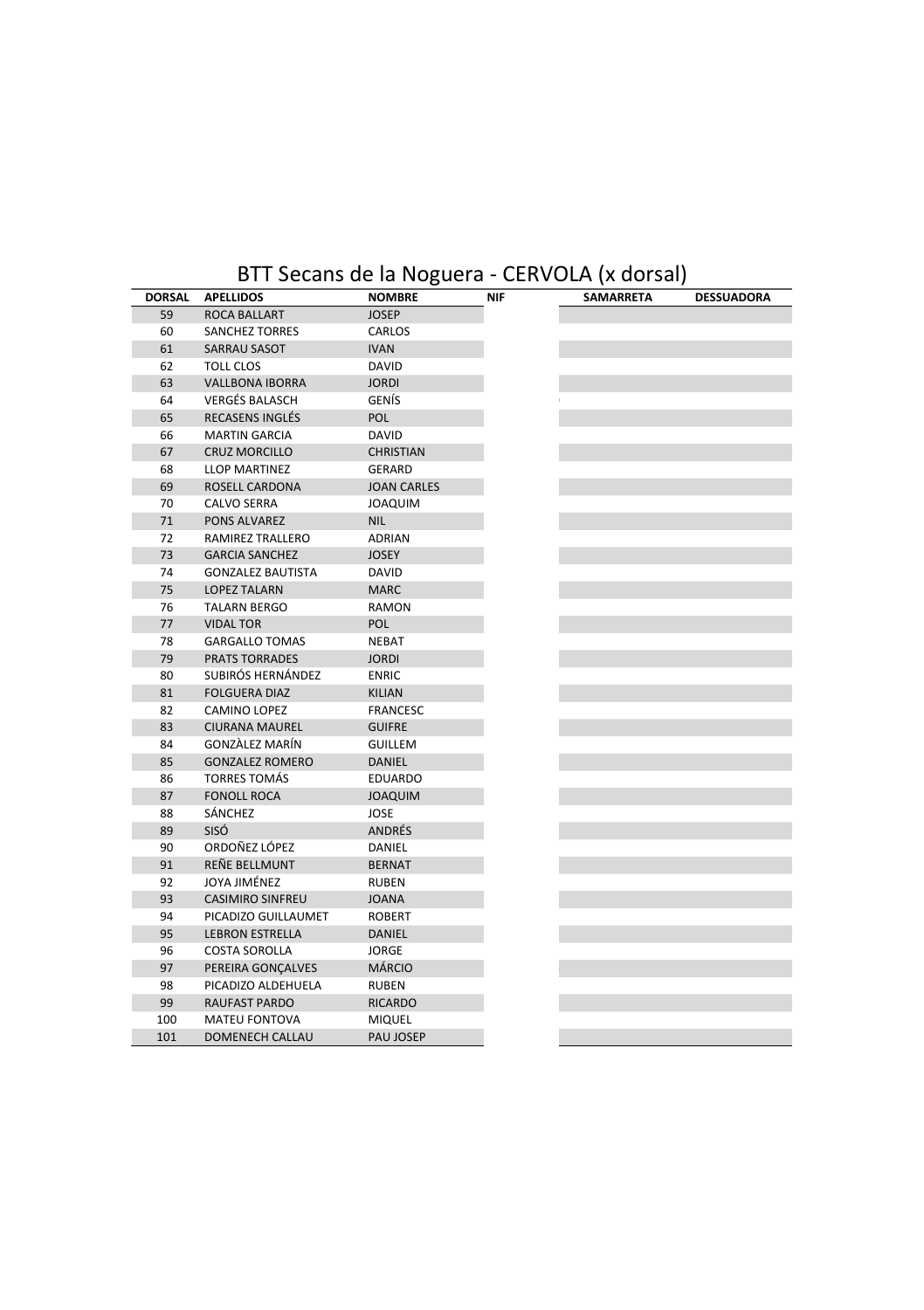### **Llistat dorsals**



Diumenge 3 d'abril 2022

## **La Guineu**

| BTT Secans de la Noguera - GUINEU (x dorsal) |                          |                |            |                  |                   |  |
|----------------------------------------------|--------------------------|----------------|------------|------------------|-------------------|--|
| <b>DORSAL</b>                                | <b>APELLIDOS</b>         | <b>NOMBRE</b>  | <b>NIF</b> | <b>SAMARRETA</b> | <b>DESSUADORA</b> |  |
| 301                                          | <b>FERRER ROMEU</b>      | <b>FERRAN</b>  |            |                  |                   |  |
| 302                                          | PALAU PALOMES            | ÀLEX           |            |                  |                   |  |
| 303                                          | HERNANDEZ MONTUENGA      | MANEL          |            |                  |                   |  |
| 304                                          | <b>IBARZ ROMERO</b>      | <b>ALEIX</b>   |            |                  |                   |  |
| 305                                          | <b>BORRAS BALDOMA</b>    | <b>JORDI</b>   |            |                  |                   |  |
| 306                                          | <b>GREGORI SALSE</b>     | CARLOS         |            |                  |                   |  |
| 307                                          | OPRELLA FARRAN           | JOSEP Mª       |            |                  |                   |  |
| 308                                          | PARROT MAGRÍ             | <b>TONI</b>    |            |                  |                   |  |
| 309                                          | ARIÑO FONT               | <b>JAVIER</b>  |            |                  |                   |  |
| 310                                          | <b>GARCIA RUIZ</b>       | <b>VICTOR</b>  |            |                  |                   |  |
| 311                                          | <b>ROSELL</b>            | <b>ROGER</b>   |            |                  |                   |  |
| 312                                          | VIDAL CASTAÑO            | <b>OSCAR</b>   |            |                  |                   |  |
| 313                                          | <b>VALLS ALEMANY</b>     | <b>ROGER</b>   |            |                  |                   |  |
| 314                                          | MARFIL GALVEZ            | ABEL           |            |                  |                   |  |
| 315                                          | <b>BAGUDANCH PLA</b>     | <b>NEUS</b>    |            |                  |                   |  |
| 316                                          | <b>BAGUDANCH PLA</b>     | <b>JOANA</b>   |            |                  |                   |  |
| 317                                          | LOPEZ LORENZO            | <b>IGNACIO</b> |            |                  |                   |  |
|                                              |                          |                |            |                  |                   |  |
| 318                                          | <b>BAGUDANCH FRIGOLÉ</b> | DAVID          |            |                  |                   |  |
| 319                                          | COJOCARU                 | <b>STEFAN</b>  |            |                  |                   |  |
| 320                                          | <b>BALP PIRO</b>         | <b>GERARD</b>  |            |                  |                   |  |
| 321                                          | MIQUEL FERNANDEZ         | CARLES         |            |                  |                   |  |
| 322                                          | <b>GRÀCIA MATEU</b>      | GENÍS          |            |                  |                   |  |
| 323                                          | <b>MAENCH CANO</b>       | <b>MARC</b>    |            |                  |                   |  |
| 325                                          | ALBÀ TEIXIDÓ             | <b>JOSEP</b>   |            |                  |                   |  |
| 326                                          | <b>BARÓ CORTIELLA</b>    | RAÜL           |            |                  |                   |  |
| 327                                          | ESTRUGA DUPLÀ            | <b>SERGI</b>   |            |                  |                   |  |
| 328                                          | <b>ROMERO IBARS</b>      | <b>JOSEP</b>   |            |                  |                   |  |
| 329                                          | <b>FONT GIRONA</b>       | ADRIÀ          |            |                  |                   |  |
| 330                                          | <b>VALLS MINGUET</b>     | <b>SERGI</b>   |            | L                |                   |  |
| 331                                          | CARABASA ALBANA          | ORIOL          |            |                  |                   |  |
| 332                                          | CURIÀ DALFÓ              | <b>OLEGUER</b> |            |                  |                   |  |
| 333                                          | <b>GANAU ABIZANDA</b>    | <b>OSCAR</b>   |            |                  |                   |  |
| 334                                          | <b>TORA MARIN</b>        | <b>JERONI</b>  |            |                  |                   |  |
| 335                                          | <b>TORTOSA SANCHO</b>    | EDU            |            |                  |                   |  |
| 336                                          | PIÑOL GUARDIOLA          | <b>ROGER</b>   |            | XL               |                   |  |
| 337                                          | <b>RIBA PUIGORIOL</b>    | <b>JOAN</b>    |            |                  |                   |  |
| 338                                          | <b>ARENY MATEI</b>       | EDUARD         |            | Г                |                   |  |
| 339                                          | <b>TEIXIDO BAIGET</b>    | <b>JORDI</b>   |            |                  |                   |  |
| 340                                          | <b>SELLART FARRE</b>     | <b>JORDI</b>   |            |                  |                   |  |
| 341                                          | <b>SIVERA</b>            | <b>ELI</b>     |            |                  |                   |  |
| 342                                          | CAPAFONS CASANOVA        | <b>JORDI</b>   |            |                  |                   |  |
| 343                                          | CAPAFONS ESCANDELL       | MARTÍ          |            |                  |                   |  |
| 344                                          | <b>TORRERO GARCÍA</b>    | <b>JUAN</b>    |            |                  |                   |  |
| 345                                          | BELTRAN PERARNAU         | ALEX           |            |                  |                   |  |
| 346                                          | RAMÓN FALCÓ              | <b>IVAN</b>    |            |                  |                   |  |
| 347                                          | ALADESA VARGAS           | MARC           |            |                  |                   |  |
| 348                                          | <b>ARCHILLA ALVAREZ</b>  | MIGUEL ANGEL   |            | L                |                   |  |
| 349                                          | BELINCHÓN MAJORAL        | <b>FLORIA</b>  |            |                  |                   |  |
|                                              |                          |                |            |                  |                   |  |
| 350                                          | <b>BORRÀS TRIBÓ</b>      | <b>JORDI</b>   |            |                  |                   |  |
| 351                                          | <b>BOVER POL</b>         | LLORENC        |            | M                |                   |  |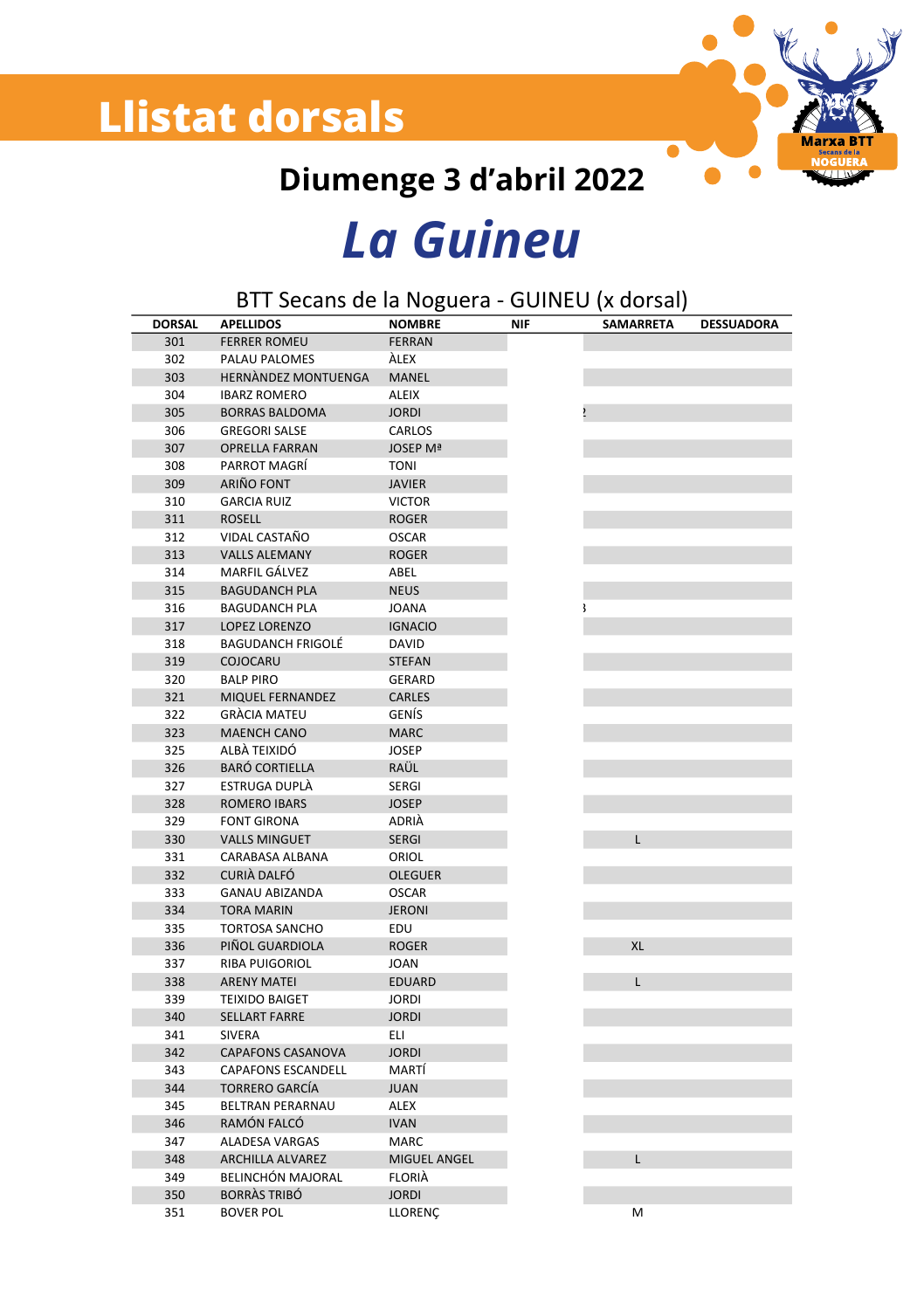#### BTT Secans de la Noguera - GUINEU (x dorsal)

| <b>DORSAL</b> | <b>APELLIDOS</b>           | <b>NOMBRE</b>       | <b>NIF</b> | <b>SAMARRETA</b> | <b>DESSUADORA</b> |
|---------------|----------------------------|---------------------|------------|------------------|-------------------|
| 352           | <b>BRAVO FABREGAT</b>      | PAU                 |            |                  |                   |
| 353           | <b>BRAVO GONZALEZ</b>      | <b>FAUSTINO</b>     |            |                  |                   |
| 354           | <b>CALZADO ROBINAT</b>     | <b>BENJAMIN</b>     |            |                  |                   |
| 355           | CARALT ANGUERA             | <b>JORDI</b>        |            |                  |                   |
| 356           | <b>CASAS PORTOLES</b>      | <b>HECTOR</b>       |            |                  |                   |
| 357           | CAZORLA COSTA              | POL                 |            |                  |                   |
| 358           | CONTRERAS CAPDEVILA        | ADRIÀ               |            |                  |                   |
| 359           | <b>CORTES CAMINS</b>       | MIQUEL ANGEL        |            |                  |                   |
| 360           | DARNÉ CANAL                | ANNA                |            | M                |                   |
| 361           | <b>ENCISO RIUS</b>         | ARNAU               |            | XL               |                   |
| 362           | <b>FUENTES DEL PINO</b>    | <b>ALBERTO</b>      |            | M                |                   |
| 363           | <b>GARCIA GOMEZ</b>        | <b>VICTOR</b>       |            |                  |                   |
| 364           | <b>GARCIA PIZARRO</b>      | ANGEL               |            |                  |                   |
| 365           | <b>GRAÏT BENDICHO</b>      | ADRIÀ               |            |                  |                   |
| 366           | <b>LACOMA LATORRE</b>      | <b>MARCOS</b>       |            |                  |                   |
| 367           | MARQUÈS CAMÍ               | <b>MIQUEL</b>       |            | L                |                   |
| 368           | <b>MARTÍN I TRULLOLS</b>   | NÚRIA               |            |                  |                   |
| 369           | <b>MARTIN MORENO</b>       | <b>JOSEP</b>        |            |                  |                   |
| 370           | <b>MATEU PEIRO</b>         | <b>ALEX</b>         |            |                  |                   |
| 371           | <b>MESA CASES</b>          | DAVID               |            |                  |                   |
| 372           | MONSERRAT COMPANYS         | ORIOL               |            |                  |                   |
| 373           | NOGUERO AGUSTI             | ALBERT              |            |                  |                   |
| 374           | <b>NOGUERO AGUSTI</b>      | <b>JAUME</b>        |            |                  |                   |
| 375           | PELAY CABALLERO            | SERGI               |            |                  |                   |
| 376           | <b>PUJOL PRADILLOS</b>     | <b>MARC</b>         |            |                  |                   |
| 377           | <b>RIPOLL BARBE</b>        | <b>JOAN</b>         |            |                  |                   |
| 378           | RODÀ I MARTÍNEZ            | JAN                 |            |                  |                   |
| 379           | RODRIGUEZ CUTILLAS         | <b>JOSE ANTONIO</b> |            |                  |                   |
| 380           | RODRÍGUEZ GONZALO          | ÓSCAR               |            |                  |                   |
| 381           | ROSELL POLO                | RICARD              |            |                  |                   |
| 382           | <b>SALLERAS OTO</b>        | <b>JORGE</b>        |            |                  |                   |
| 383           | SANCHEZ CUENCA             | PERE                |            |                  |                   |
| 384           | SISÓ AGUILAR               | PABLO               |            |                  |                   |
| 385           | SOLSONA GODIA              | ORIOL               |            |                  |                   |
| 386           | SOLSONA VILADEGUT          | <b>ANTONIO</b>      |            |                  |                   |
| 387           | SOLSONA VILADEGUT          | <b>MIUDAOL</b>      |            |                  |                   |
| 388           | <b>TEIXIDO BIETO</b>       | <b>ALBERT</b>       |            |                  |                   |
| 390           | <b>TORO GONZÁLEZ</b>       | ADRIÁN              |            |                  |                   |
| 391           | <b>VERDÉS LLORENS</b>      | <b>RAMON</b>        |            |                  |                   |
| 392           | <b>VERGÉS BALASCH</b>      | PERE                |            |                  |                   |
| 393           | <b>VIDAL BESA</b>          | <b>ORIOL</b>        |            |                  |                   |
| 394           | VIDAL SANJUAN              | <b>ELOI</b>         |            |                  |                   |
| 395           | <b>GUTIÉRREZ CABALLERO</b> | <b>JOSÉ MANUEL</b>  |            |                  |                   |
| 396           | GUTIÉRREZ PÉREZ            | LUCÍA               |            |                  |                   |
| 397           | GUTIÉRREZ PÉREZ            | MARÍA               |            |                  |                   |
| 398           | <b>ELEZ FERNANDEZ</b>      | <b>FELIX</b>        |            |                  |                   |
| 399           | <b>PAREDES TRILLA</b>      | <b>GERARD</b>       |            |                  |                   |
| 400           | CANAL ARGERICH             | <b>MIQUEL</b>       |            | XL               |                   |
| 401           | <b>PUJOL BALASCH</b>       | JOSEP Mª            |            |                  |                   |
| 402           | RAIGAL GISTAU              | CARLOS              |            |                  |                   |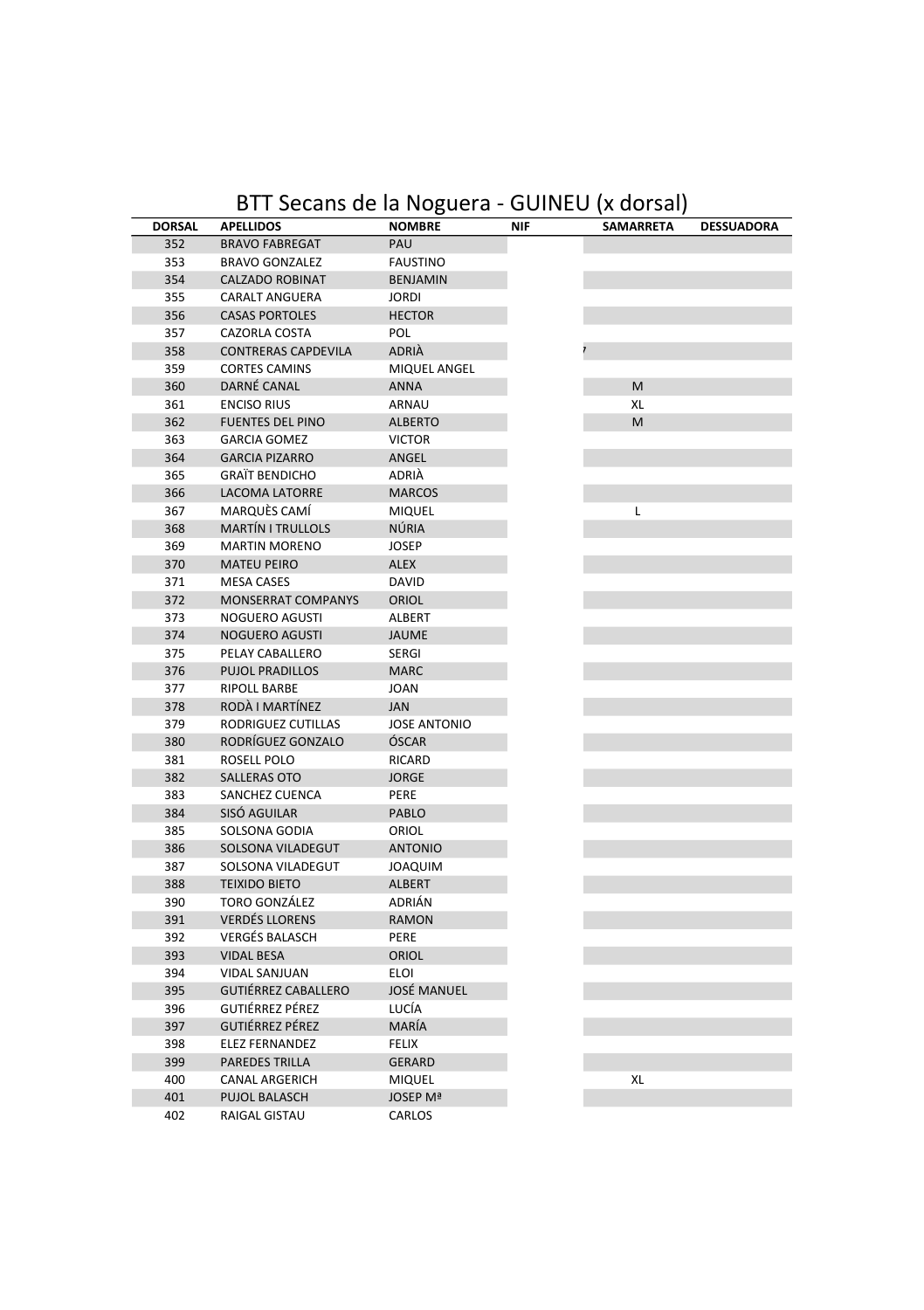#### BTT Secans de la Noguera - GUINEU (x dorsal)

| <b>DORSAL</b> | <b>APELLIDOS</b>       | <b>NOMBRE</b>      | <b>NIF</b> | <b>SAMARRETA</b> | <b>DESSUADORA</b> |
|---------------|------------------------|--------------------|------------|------------------|-------------------|
| 403           | SANCHEZ FERNANDEZ      | <b>ALBERT</b>      |            |                  |                   |
| 404           | <b>VILASPASA REAL</b>  | ALBERT             |            |                  |                   |
| 405           | <b>FERRAN GASPAR</b>   | <b>GERARD</b>      |            |                  |                   |
| 406           | RODRIGUEZ ESCODA       | GERARD             |            |                  |                   |
| 407           | <b>NINOT TRAUS</b>     | <b>JOAN</b>        |            |                  |                   |
| 408           | <b>FABREGAT CAMPOS</b> | <b>NIL</b>         |            |                  |                   |
| 409           | <b>MELET BO</b>        | <b>ALBERT</b>      |            |                  |                   |
| 410           | PRIM LATORRE           | <b>ANTONIO</b>     |            |                  |                   |
| 411           | <b>BATALLA BANYERS</b> | <b>SEBASTIA</b>    |            |                  |                   |
| 412           | MIRET SISQUES          | MARC.              |            |                  |                   |
| 413           | ALBALADEIO NAVARRO     | <b>MARC</b>        |            |                  |                   |
| 414           | <b>GASULL SUCH</b>     | ALBERT             |            | 0                |                   |
| 415           | PI RAMÍREZ             | <b>ORIOL</b>       |            |                  |                   |
| 416           | <b>ACERET FARRE</b>    | ADRIÀ              |            |                  | M                 |
| 417           | <b>ALTIMIRA SANS</b>   | <b>ALBERT</b>      |            | M                |                   |
| 418           | <b>ARAN GARCIA</b>     | <b>MARTA</b>       |            | XS               |                   |
| 419           | <b>DONES CORTES</b>    | <b>JOSEP RAMON</b> |            |                  |                   |
| 420           | <b>ESTEBAN</b>         | <b>TONI</b>        |            |                  |                   |
| 421           | <b>URIA VITERI</b>     | <b>IGOR</b>        |            |                  |                   |
| 422           | <b>BALAGUÉ SOLSONA</b> | <b>XAVIER</b>      |            |                  |                   |
| 423           | MONFÀ BINEFA           | <b>SERGI</b>       |            |                  |                   |
| 424           | ALCANTARA GABRIEL      | MANEL              |            |                  |                   |
| 425           | <b>AGUILAR BERTRAN</b> | <b>ELOI</b>        |            |                  |                   |
| 426           | RAIMAT FERRANDO        | <b>GERARD</b>      |            |                  |                   |
| 427           | <b>CABRERA SALVIA</b>  | SANTY              |            |                  |                   |
| 428           | PÉREZ CUBERO           | <b>XAVIER</b>      |            |                  |                   |
| 429           | <b>GUILLEM</b>         | PÉREZ GONZÁLEZ     |            |                  |                   |
| 430           | <b>GILI NOGUERA</b>    | <b>JOAN AMADEU</b> |            |                  |                   |
| 431           | PEREZ MORENO           | <b>JOSE</b>        |            |                  |                   |
| 432           | <b>REVILLA</b>         | <b>MARINA</b>      |            |                  |                   |